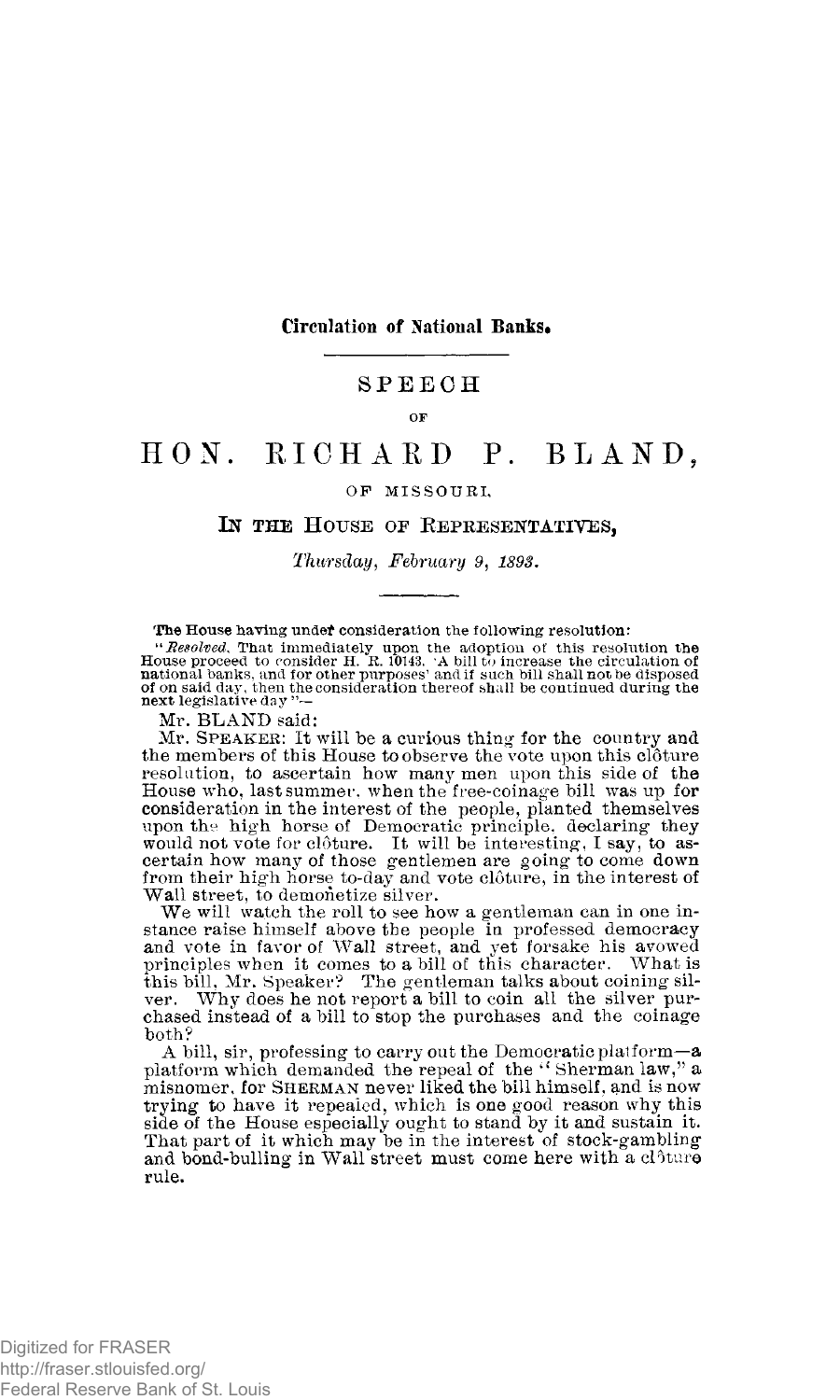But what becomes of the rest of it? The free-coinage proposition in that platform is utterly ignored; the people's voice is not heard in the introduction of that bill. The measure is a monstrosity, yielding to the national banks further privileges, increasing their circulation in the interest of the bondholders, to defeat the monetization of silver in behalf of the gold gamblers and speculators.

It is hardly susceptible of amendment, Mr. Speaker. We will meet them on that proposition. When we want silver legislation in the interest of the people we will take action upon it here and not at the dictation of the gold speculators. When the Democratic party in the last campaign, and especially gentle-men on this side presenting this bill now, went before the people they said that the free coinage of silver and the silver ques-tion was nothing in comparison to the tariff question. That was the overshadowing, paramount issue which the people had to face.

But as soon as the election is over we hear nothing of the Committee on Ways and Means. They have absolutely subsided. The tariff question is relegated to the rear in this body. If we do that, we will have betrayed every promise made to the American people in that campaign on the tariff and silver question, and up to this moment, sir, in this House, the'people of this country will have been deceived in the last election. [Applause.] We promised, first of all, a reduction of the tariff. Now, let the silver question alone until we get a little tariff reduction. Let it go where it was said that it ought to go until we revise and reduce the tariff.

Let it remain until we reform the Federal election laws, and take action upon other measures upon which we all agree. [Applause.] If gentlemen wish to press the silver question in the Democratic party you are in danger of losing tariff reform; you are in danger of losing reform in your election laws, and reforms in many other directions which are demanded by the people. This was preached to us when we tried to pass a free-coinage bill. I hope there is no hand in all of this Government strong enough

to thrust this matter in this House and to keep it here as a menace to tariff reform and other necessary reforms; nor is there a hand in this country strong enough to compel the repeal of this law—the so-called silver law—until some other measure is instituted equally satisfactory, or better, to take its place. [Applause.]

And I give notice now that you can divide and disrupt the Democratic party and defeat all reforms, but you can not ac-complish the purpose of legislating solely in the interest of Wall street on this question. [Renewed applause.]

We do not intend that it shall be done. No threat held over us will deter us for a moment from the performance of our duty on this floor. [Renewed applause.]

Now, sir, I hope that the previous question on the report of the Committee on Rules will be sustained, and that no clôture amendment will be allowed to this rule. The bill itself is sub-<br>ject to consideration in Committee brought up for consideration let it go there, and let every gen-

**B 59** 

Digitized for FRASER http://fraser.stlouisfed.org/ Federal Reserve Bank of St. Louis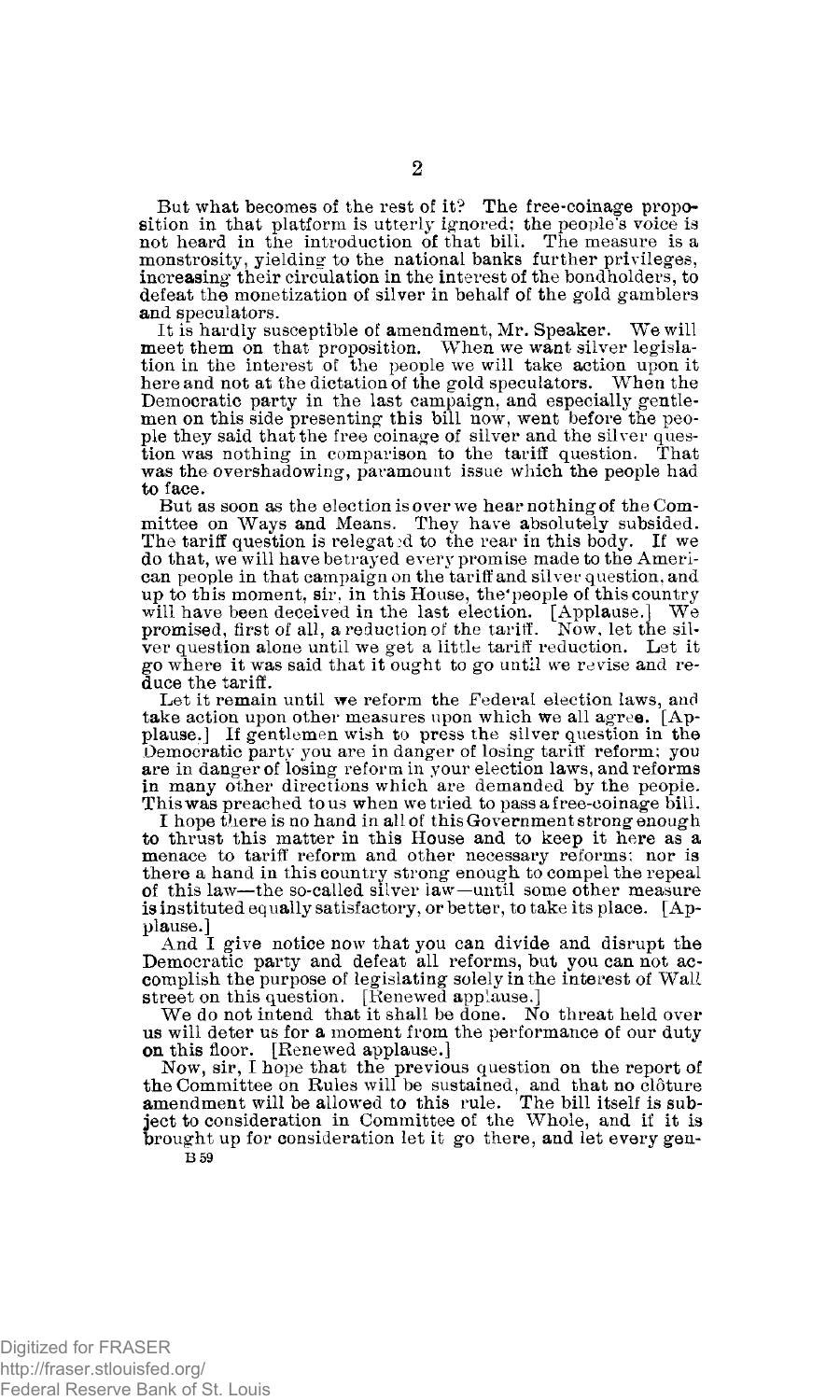tleman have an opportunity to debate it and discuss it and offer his amendments.

I say it ought never to have been brought before the House, and especially it ought not to be proposed now, when we know that the other end—the Senate—have voted down a proposition to consider the question at all. We are simply masquerading here. Our Eastern Democratic friends are thrusting this matter into the face of the Democrats of the West and South. They can continue to thrust the question until they make a division here that will never be healed. [Loud applause.]

I defy you to undertake to demonetize silver again in this country and go back to the infamous legislation of 1873. The Democratic party for the last twenty years has denounced that as the most infamous piece of legislation that was ever accom-plished in American history, and here it is calmly and coolly proposed in a Democratic House that we shall demonetize, go back to that act of 1873, wipe out the silver legislation—all laws which recognize that metal as money in this country—and ratify and confirm the most villainous and tyrannical piece of legislation that was ever enacted in the history of the American Government. [Prolonged applause.]

Mr. Speaker, I wish to say that the so-called Sherman law puts in  $\operatorname{circulation}$  about \$50,000,000 annually, or over four millions every month, in the way of legal-tender Treasury notes issued in the purchase monthly of 4,500,000 ounces of silver bullion. This to some extent meets the wants of increased population and needs of business. To repeal the law and stop there would mean a practical contraction of the currency to the amount of fifty millions annually.

This would cause prices to fall and make times still harder, especially in all our agricultural districts. This will not do as the first step in Democratic reform, for this would be to reform backward. It is no answer to say that gold would come here to supply currency demands, for we all know there is no gold to bring here without bringing on a panic in the gold-using countries.

Besides, the countries now using gold are those where all or nearly all our exports go. The more we drain those people of their gold the lower of necessity will prices go in those coun-tries; so that when we sell them our wheat, corn, pork, beef, and cotton we must expect them to pay us less than they give us now. Certainly those things are at this time much lower than they should be, and so low that the producing of them yields but little profit. The Democratic party can not afford to so legis-late as to cause prices here and abroad to fall.

The people who sent us here did not think they were voting for such a thing as that, but on the contrary, they were aiming to improve matters in this direction and not to make them worse. I did not vote for the Sherman law. One of the reasons was, I doubted whether the Departments or the Secretary of the Treasury would construe the law to mean that he was bound to purchase the amount called for in the law, to wit, 4,500,000 ounces of bullion per month, but under the ruling or practice of the Department that is held' to be compulsory, so that very important objection is obviated.

**B 59** 

**3**